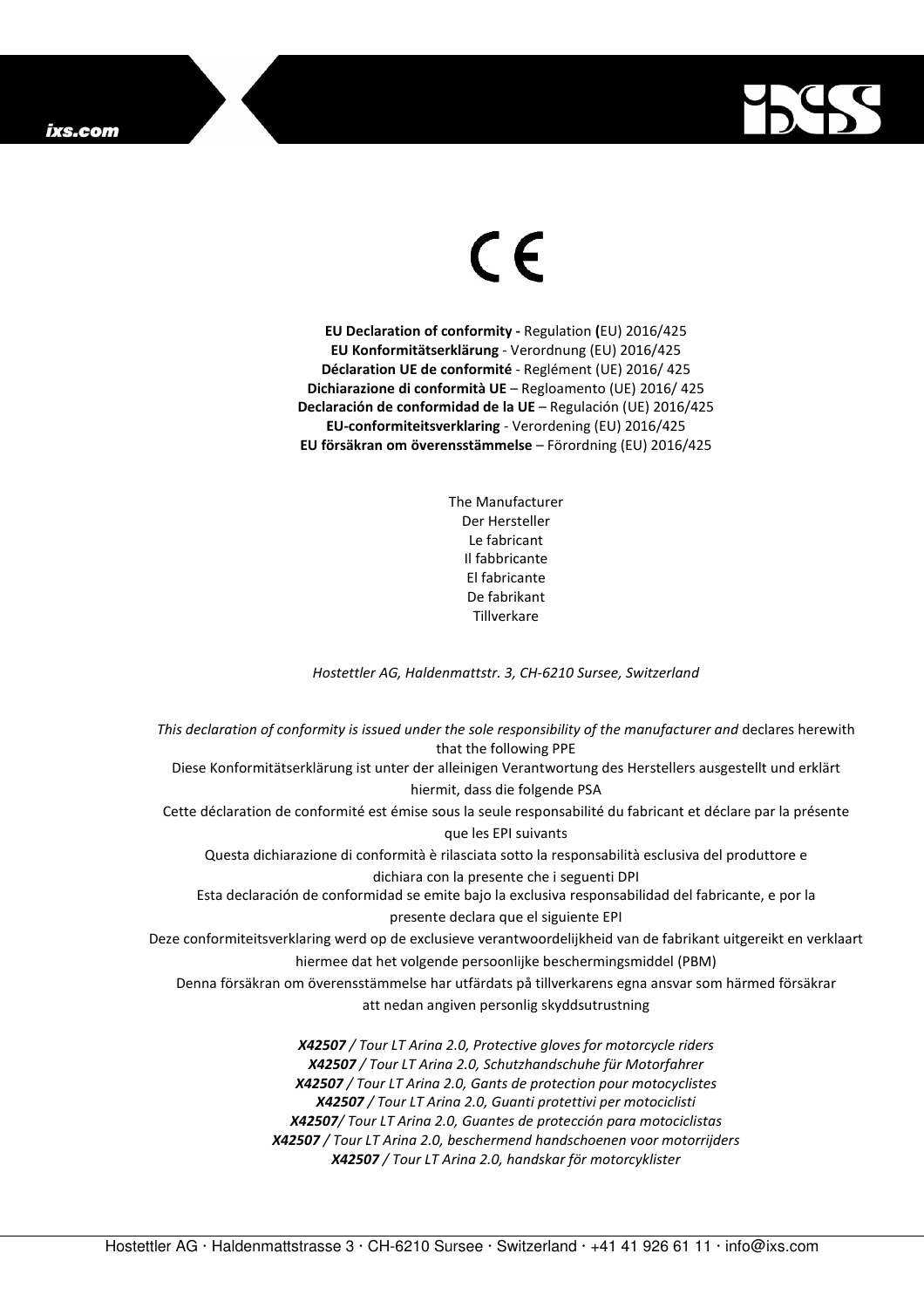



has undergone the EU-type examination conformity assessment procedure (Module B) performed by the Notified Body, IDIADA AUTOMOTIVE TECHNOLOGY, S.A. (OC.0164), P. I. L'ALBORNAR, E-43710 Santa Olivia (Tarragona – Spain), which has issued the EU Type Examination Certificate No. MT19050036

And is compliant with the following Standard EN13594:2015.

hat das EU-Baumusterprüfungs-Konformitätsbewertungsverfahren durchlaufen (Modul B) durchgeführt von der benannten Stelle, IDIADA AUTOMOTIVE TECHNOLOGY, S.A. (OC.0164), P. I. L'ALBORNAR, E-43710 Santa Olivia (Tarragona – Spanien), die die EU-Baumusterprüfbescheinigung Nr. MT19050036 ausgestellt hat

und entspricht der folgenden Norm EN13594:2015.

a subi la procédure d'évaluation de la conformité pour l'examen de type UE (module B) réalisée par l'organisme notifié, IDIADA AUTOMOTIVE TECHNOLOGY, S.A. (OC.0164), P. I. L'ALBORNAR, E-43710 Santa Olivia (Tarragona – Espagne), qui a délivré le certificat d'examen de type UE n°. MT19050036

Et est conforme à la norme suivante EN13594:2015.

è stato sottoposto alla procedura di valutazione della conformità dell'esame UE del tipo (modulo B) eseguita dall'organismo notificato, IDIADA AUTOMOTIVE TECHNOLOGY, S.A. (OC.0164), P. I. L'ALBORNAR, E-43710 Santa Olivia (Tarragona – Spagna), che ha rilasciato il certificato di esame UE del tipo n. MT19050036

Ed è conforme alla seguente norma EN13594:2015.

ha sido sometido al procedimiento de evaluación de conformidad del examen de tipo UE (Módulo B) realizado por el organismo notificado, IDIADA AUTOMOTIVE TECHNOLOGY, S.A. (OC.0164), P. I. L'ALBORNAR, E-43710 Santa Olivia (Tarragona – España), que ha emitido el certificado de examen UE de tipo no. MT19050036

Y cumple con el siguiente estándar EN13594:2015.

de EG-typekeuring-conformiteitsbeoordelingsprocedure doorlopen (module B) heeft,uitgevoerd door de aangemelde instantie IDIADA AUTOMOTIVE TECHNOLOGY, S.A. (OC.0164), P. I. L'ALBORNAR, E-43710 Santa Olivia (Tarragona – Spanje) die het certificaat van EG-typeonderzoek nr. MT19050036 afgegeven heeft,

en voldoet aan de volgende norm: EN13594:2015.